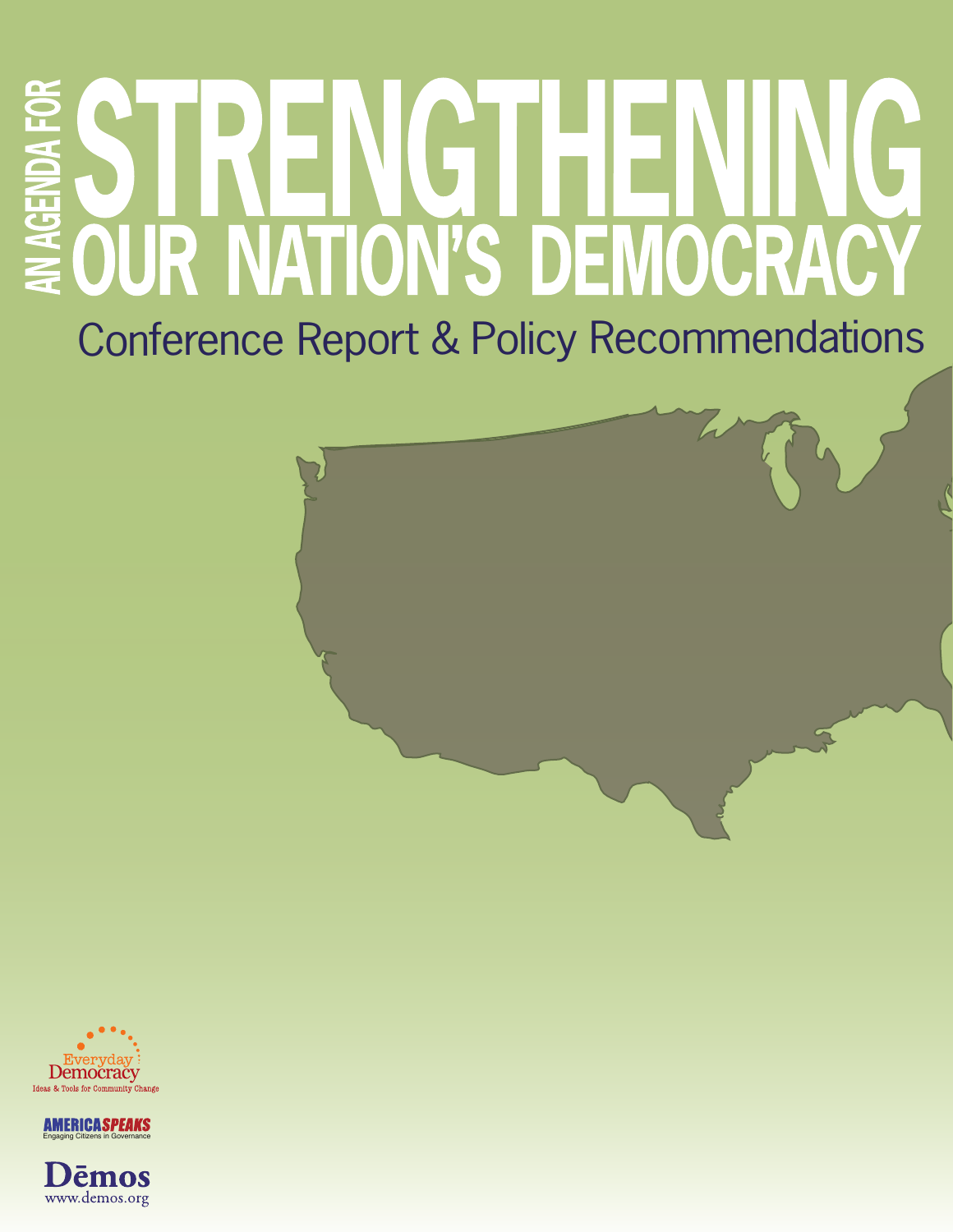### **For more information, please contact:**

#### **Stuart Comstock-Gay**

Director, Democracy Program 617.232.5885 x16 212.419.8769 scomstock-gay@demos.org

#### **Joe Goldman**

Vice President of Citizen Engagement, AmericaSpeaks 202.775.3939 x1002 jgoldman@americaspeaks.org

#### **Patrick Scully**

Deputy Director, Everyday Democracy 860.928.2616 x5909 pscully@everyday-democracy.org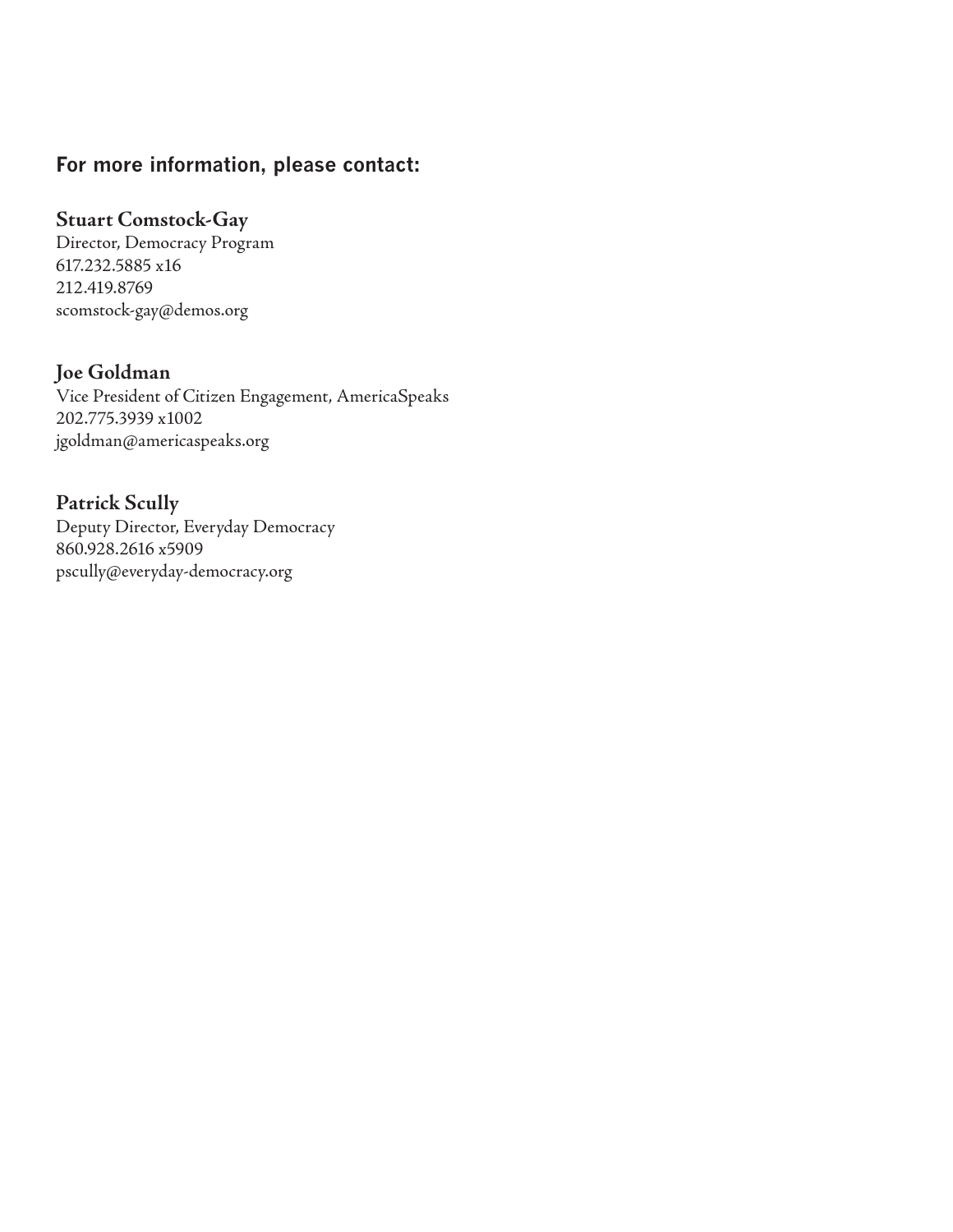# **Table of Contents**

| <b>Executive Summary</b>                                                                                 | 1              |
|----------------------------------------------------------------------------------------------------------|----------------|
| A CHAMPION FOR EXPANDING CIVIC ENGAGEMENT: A "WHITE HOUSE OFFICE OF CIVIC ENGAGEMENT"<br><b>AND MORE</b> | 1              |
| <b>NATIONAL DISCUSSIONS: MILLIONS OF VOICES AT THE TABLE</b>                                             | $\overline{2}$ |
| A LEGISLATIVE AGENDA FOR DEMOCRATIC REFORM                                                               | $\overline{2}$ |
| <b>Introduction</b>                                                                                      | 3              |
| <b>BACKGROUND</b>                                                                                        | 3              |
| <b>VISION OF A NEW DEMOCRACY</b>                                                                         | 3              |
| A Champion for Civic Engagement: a White House Office of Civic<br><b>Engagement, and More</b>            | 5              |
| ELEMENTS OF A FEDERAL COMMITMENT TO CIVIC ENGAGEMENT AND DEMOCRATIC PARTICIPATION                        | 5              |
| <b>Convening National Discussions: Millions of Voices at the Table</b>                                   | 8              |
| <b>MILLIONS OF VOICES</b>                                                                                | 8              |
| <b>MAKING IT HAPPEN</b>                                                                                  | 9              |
| A Legislative Agenda for Democratic Reform                                                               | 11             |
| <b>IMPLEMENT ELECTORAL REFORM</b>                                                                        | 11             |
| <b>INCREASE DEMOCRATIC PARTICIPATION</b>                                                                 | 11             |
| <b>WELCOME NEW RESIDENTS INTO DEMOCRATIC LIFE</b>                                                        | 12             |
| <b>Bibliography of Key Resources</b>                                                                     | 14             |
| <b>Endnotes</b>                                                                                          | 15             |
| <b>Conference Participants</b>                                                                           | 16             |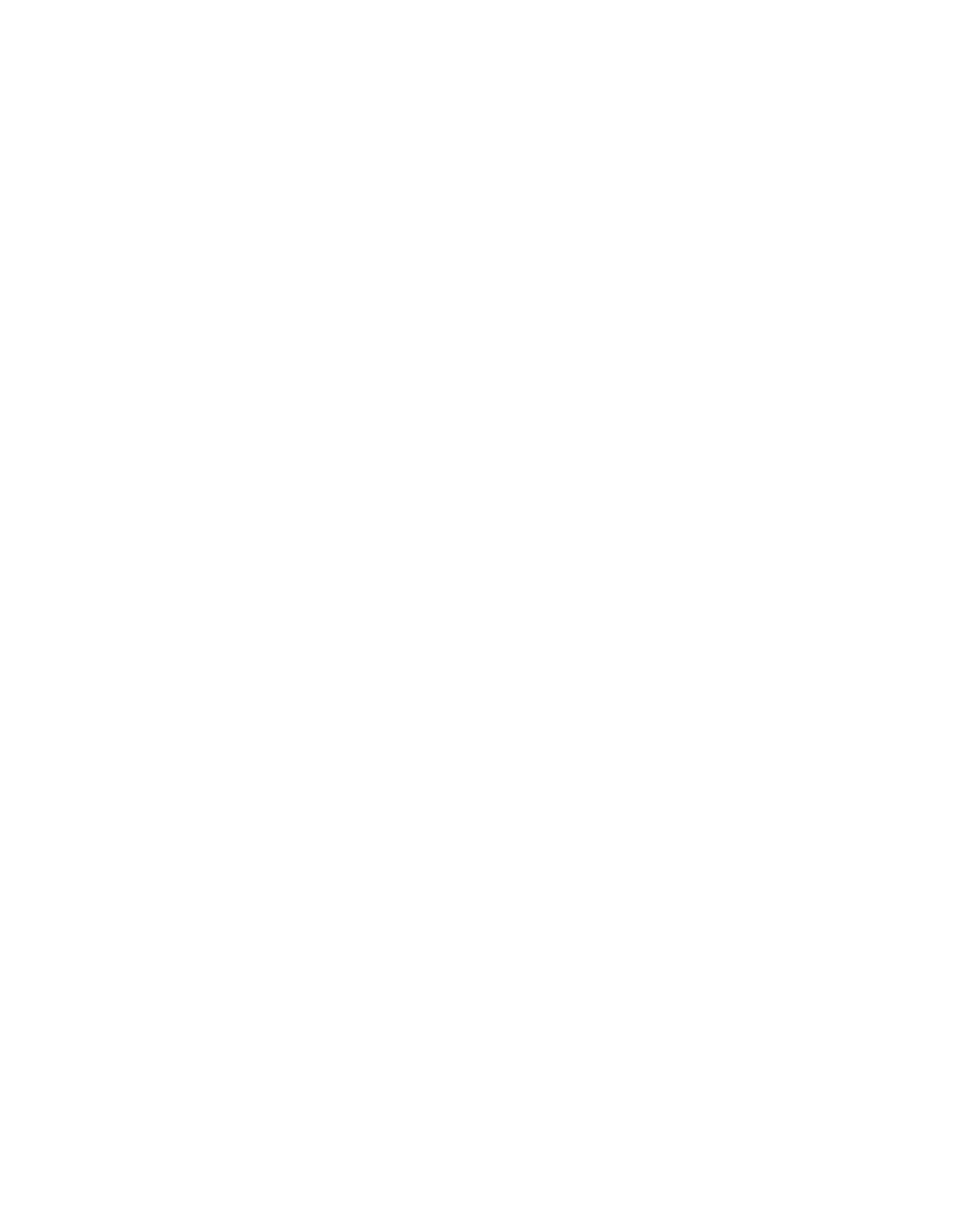# **EXECUTIVE SUMMARY**

What follows is a practical agenda for addressing the increasing loss of peoples' trust in—and sense of connection to—our systems of politics and governance.

In July 2008, 49 advocates, scholars, and thinkers met in Washington, D.C. and came to agreement on the outlines of a broad agenda for democracy reform. In the weeks that followed, the participants broke into workgroups and developed the recommendations outlined in this document.

Our ideas rest on a set of shared convictions about what democracy ought to mean. We envision an America that encourages the maximum levels of voter turnout, practices people-centered governance, and actively seeks and genuinely values everyone's participation. To this end, we must build an infrastructure of participation and governance that welcomes everyone, while also taking steps to ensure that the voices of the powerful are not unduly elevated.

We take up this mission not simply out of principle, but because we are convinced that a more inclusive political process will generate better policies, develop the public knowledge and will to carry them out, and lead not only to a more just society, but to a virtuous cycle of economic, social, and political progress.

We have three sets of recommendations.

### **A Champion for Expanding Civic Engagement: A "White House Office of Civic Engagement" and More**

One of the most important things the next President can do to foster greater civic and electoral participation at the federal level is to create a White-House level Office on Civic Engagement. This office would serve as a focal point of government-wide commitment and provide leadership to a wide range of federal agencies. Related steps the administration should take include:

- Create an interagency network to provide agencies and staff with capacity-building services such as technical support and training in how to engage citizens in policy making. »
- Charge Federal agencies to coordinate with each other and with state and local decision makers on behalf of critical local and regional goals. »
- Take inventory of existing public engagement practices, in order to assess what works and what's needed. »
- Direct new political appointees to become familiar with the Administration's policy in regard to the importance of civic participation, and with their respective agencies' civic engagement activities. »
- Provide leadership on an aggressive electoral reform agenda. »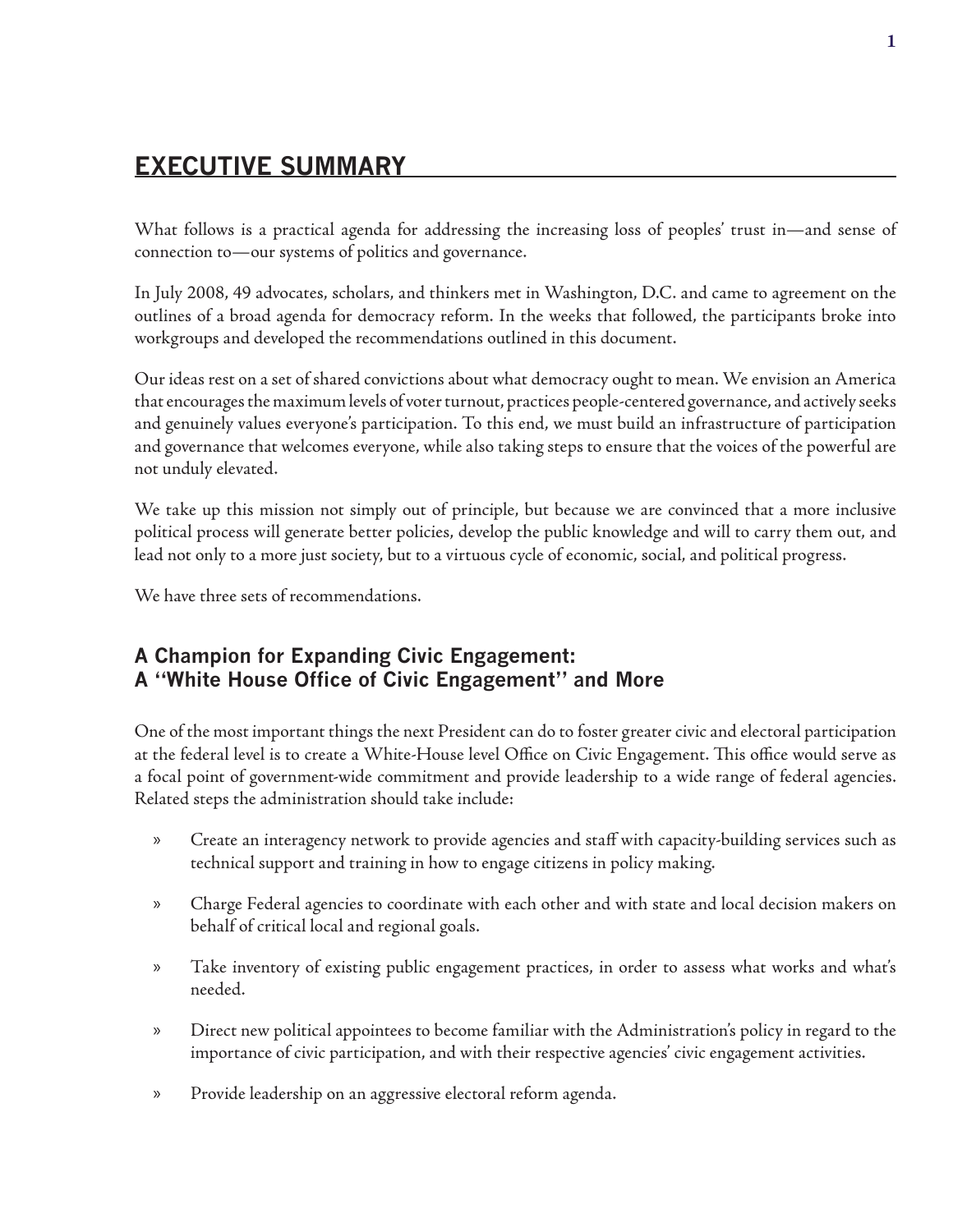### **National Discussions: Millions of Voices at the Table**

The next President should signal a new kind of governance by calling on the American people to take part in a series of national discussions, each engaging one million Americans or more, on the issues of highest public concern, such as the economy, health care, foreign policy, energy and climate change. The national discussions will provide policy makers with an independent, non-partisan means of assessing the informed opinions and collective priorities of the American people and forge a stronger link between Americans and their government.

This initiative could be overseen by a non-partisan working group of citizens appointed by the President and the majority and minority leadership of the House and Senate. The new White House Office of Civic Engagement should manage the national discussion and ensure a strong link to the President and Federal agencies.

### **A Legislative Agenda for Democratic Reform**

The next President should work with Congress to pass an aggressive set of policy reforms to enhance democratic participation—electoral and otherwise.

In the **electoral arena** these reforms should include:

- Committing to universal voter registration for all eligible Americans, beginning with Election Day Registration for all Americans, and full implementation of the National Voter Registration Act. »
- Passing meaningful public financing of Congressional elections, and restoring meaningful public financing of Presidential elections. »
- Adopting a broad set of voter-convenience measures such as early voting and vote by mail. »
- Developing national standards for election administration. »
- Supporting ranked-choice ballots and instant-runoff elections as another way to protect voters from unrepresentative outcomes and ensure a fair reflection of voter sentiment. »

In the **broader democratic engagement arena**, these reforms should include:

- Passing the Public Engagement Act, to create constructive incentives and requirements for federal agencies to gain full benefit from public engagement activities, consultation and collaborative processes. »
- Developing model legislation, new measurement tools and technical assistance programs for states and local governments, to encourage and support their use of participatory practices. »

Finally, Congress needs to adopt a series of policy reforms to encourage and support new residents of America as they enter democratic life. We offer a series of recommendations to encourage greater access to naturalization and voter registration, and call for adequate funding for the 2010 Census to make sure that new residents are counted and their voices are heard in policymaking and governance.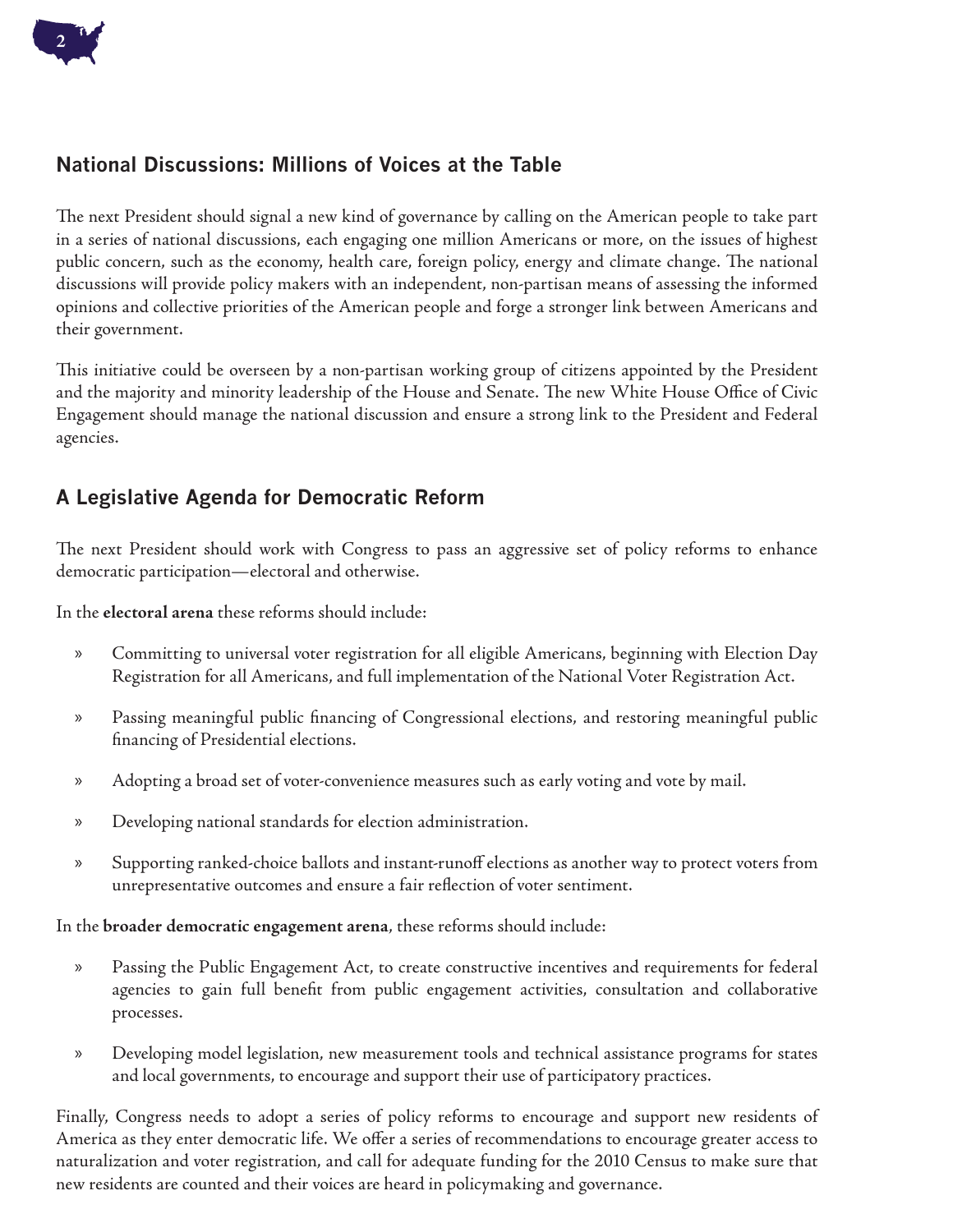# **Introduction**

#### **Background**

The year 2008 has witnessed a renewed excitement about our democracy. Candidates on all sides have inspired voters across the country. Millions of new voters have registered, including vast numbers of young people who are engaging in electoral politics for their first time. These are positive signs that our democracy is dynamic and evolving

Yet at the same time, American democracy has fallen on hard times. In one public opinion survey after another, Americans express feelings of profound disconnection from the officials and institutions of national government. Only 24 percent of Americans now expect Washington to "do what is right" most of the time.1 Only 34 percent believe that government generally "cares about what people like me think."<sup>2</sup> Regardless of where people lean on this or that particular issue, most Americans are dismayed by the heightened partisanship that so often seems to block all possibility of agreement or action. And the recent economic crisis has bred a new round of cynicism.

Policymakers, for their part, find it increasingly difficult to govern. They describe a political process defined by shallow media coverage, narrow-minded lobbying, and a continual need for campaign funds. Special-interest campaigns and polls have become substitutes—very poor substitutes—for robust electoral participation, thoughtful deliberation and citizen input. In this poisoned environment, it is all but impossible for elected leaders to find common ground and serve the public interest.

There are plenty of reasons for the breakdown of trust and civic engagement, and loss of engagement in our political system that we have seen in recent decades. But there is also very good reason to believe that it can be reversed. Building on the recent surge in political engagement, the time has come—and the means are at hand—to take America's ailing democracy in our hands and enable citizens to breathe life back into it.

#### **Vision of a New Democracy**

In July 2008, 49 advocates, scholars, and thinkers met in Washington, D.C. to consider these issues. Over two days of stimulating discussion and debate, we came to agreement on the outlines of a broad agenda for democracy reform.<sup>3</sup> Our specific proposals, some focused on the election process, others on a broader concept of deliberative democracy and new forms of community-building, are spelled out in the subsequent sections of this report - our blueprint for a stronger democracy.

Our policy ideas rest on a set of shared convictions about what democracy ought to mean. It should not be a battle of contending factions and their moneyed backers; the public should not be satisfied to see one "side" get its way. All Americans, we believe, should expect to benefit from the exercise of their political rights; indeed, that expectation creates the common ground on which democracy is built. Expert knowledge, by the same token, cannot be enough to meet our challenges. We need to seek out everyone's vote, voice and participation.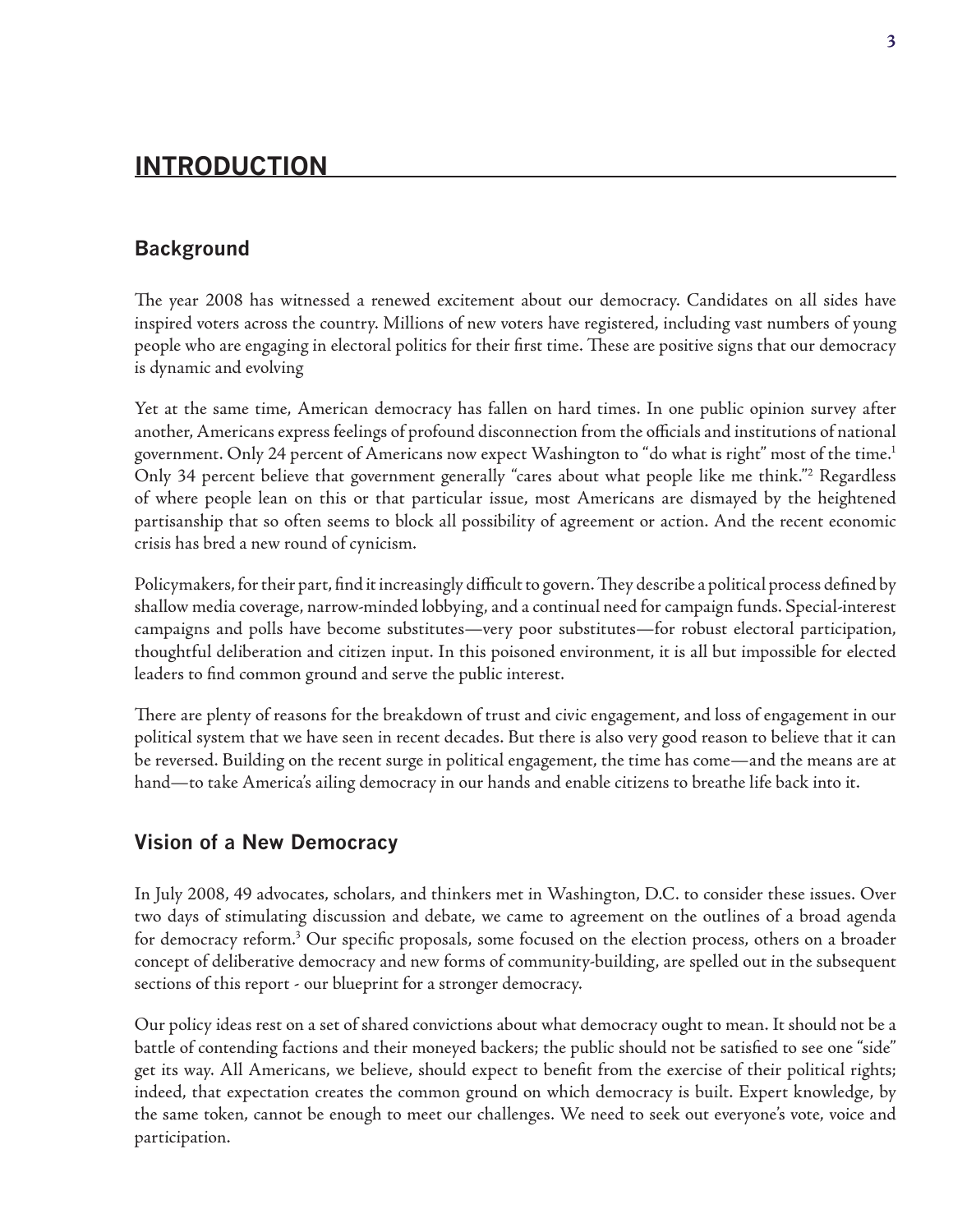

We must eliminate barriers to voting, the most basic form of political participation. We must build an infrastructure of participation and governance that provides a voice for everyone in the policy making process. But we will have to do more than just invite all people to take part. True democracy requires steps to ensure that the voices of the powerful are not unduly elevated. Public, open and participatory processes are essential. We envision an America that encourages the maximum levels of voter turnout, practices peoplecentered governance, and actively seeks and genuinely values everyone's participation. From increased levels of voting to new forms of public deliberation and collaborative decision-making and problem-solving—this is the America we seek.

As our systems of governance embrace these practices and principles, we foresee higher and higher levels of engagement:

- The proportion of people voting in America will increase and the electorate will be a diverse and accurate representation of our society as a whole. »
- Public service, whether elected, appointed or voluntary, will be open to all Americans and will create a political system that is a diverse and accurate representation of our whole society. »
- We will change the way Americans view their government, and the way government views the people. No longer will ordinary people be merely consumers of government services. We will be active partners with government and with each other. »
- The routines of our public life will change. It will be a regular occurrence for officials and the public to listen to each other, and for citizens to find ways to work together. »
- The quality of our lives will be improved, as the people know their voices are heard, and as the partisan fragmentation of society lessens. »
- This newly empowered definition of what it means to "have a voice" will make it more likely that many people, of all backgrounds, will use their voices and energies to make a tangible difference. »

We take up this mission not simply out of principle, but in the faith that when we all have meaningful ways to be informed, engaged, and heard - when all our voices are valued - neighborhoods and communities will be stronger, and our government will make better decisions. A more inclusive political process, we are convinced, will generate better policies and lead to a virtuous cycle of economic, social, and political progress.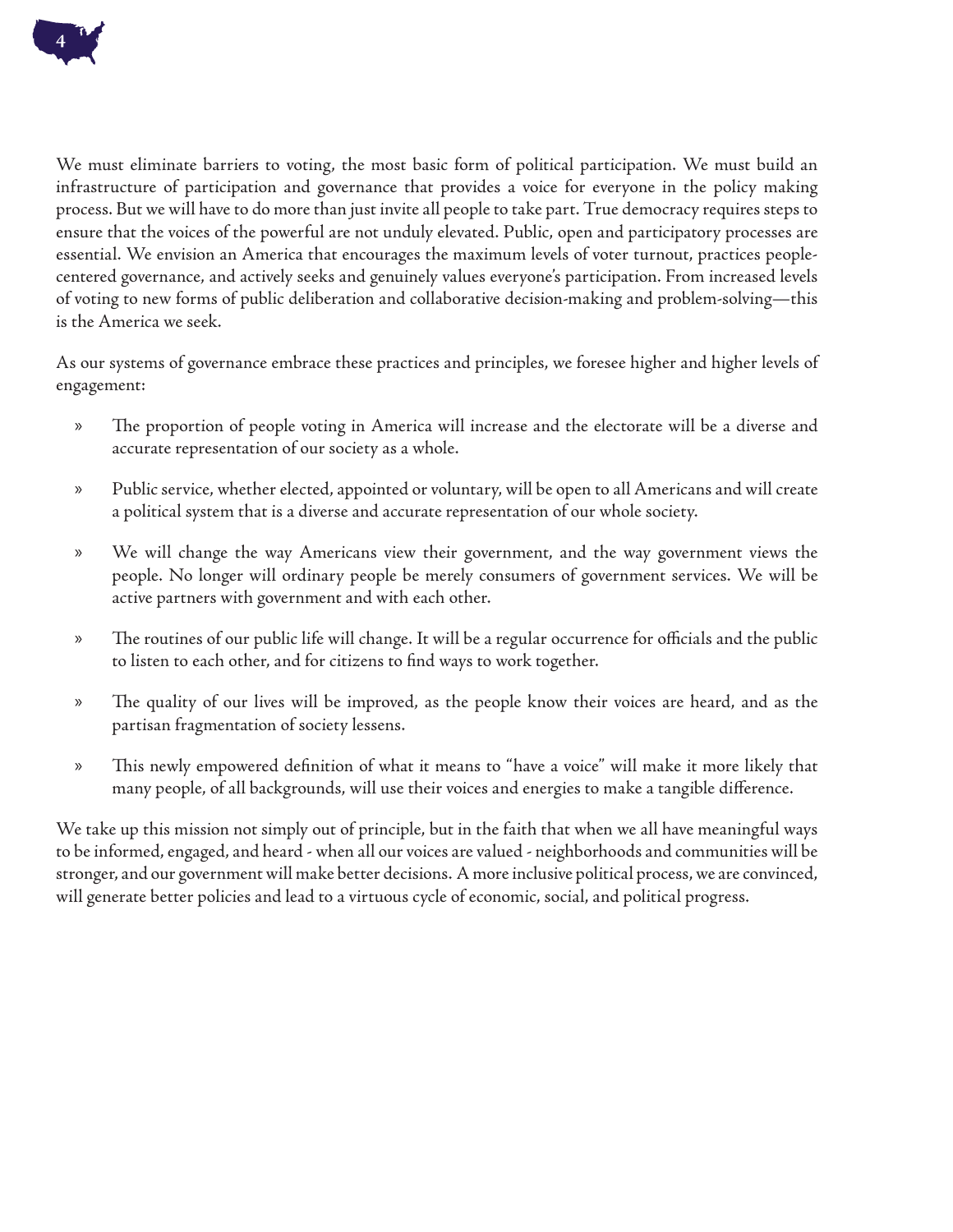# **A Champion for Civic Engagement: a White House Office of Civic Engagement, and More**

The Federal government has no government-wide commitment to the goal of greater civic participation. Nor does any government-wide agency have the responsibility for serving as a steward and champion of the quality and reach of our democracy—either at the voting booth or in our community life. Existing activities are largely confined to a small range of Federal agencies, and best practices are not readily shared across agencies and programs. Although many statutes explicitly call for civic engagement, some administrative legislation, such as the Federal Advisory Committee Act, actually make civic engagement more difficult. Within certain agencies, there is bureaucratic and political resistance to greater involvement because it is perceived as impeding the discretionary actions of agency leaders.

There is nothing new about the idea of Federal government action to support civic engagement.<sup>4</sup> For over 40 years, individual Federal agencies have been engaged in efforts to catalyze and, in some cases, mandate engagement, both in policymaking and implementation, at the national, state, and local levels. Among the agencies that have recently engaged in some of the most innovative work are the Centers for Disease Control and Prevention, the Office of Juvenile Justice and Delinquency Prevention, the Maternal and Child Health Services unit of the Department of Human Services, and the Department of Transportation.

Unfortunately, support for these efforts has been fitful, partly because the responsibility has fallen to individual administrators who, in some cases, have questioned either the readiness and interest of citizens and other key civic partners, or the value of civic engagement itself. Some agencies, moreover, have not been given the resources for more than a symbolic effort.

Now is the time to broaden and deepen this commitment. Federal agencies and officials should reach out to citizens and include them in policy making, strategy development, and service delivery. This is not only important to the health of our democracy; it strengthens our country's capacity to solve important public problems. Greater engagement and inclusion will improve decisions, reduce the risk of political gridlock on difficult questions, and increase the legitimacy of government action.

### **Elements of a Federal Commitment To Civic Engagement and Democratic Participation**

To foster greater civic participation at the Federal level, the next President should carry out the following initiatives:

#### **1. Create a White House-Level Office of Civic Engagement.**

Such an office could serve as a focal point of government-wide commitment and provide leadership to a wide range of Federal agencies. The existing Office of Faith-Based and Community Initiatives could be a useful model. Potentially, we envision the new White House Office: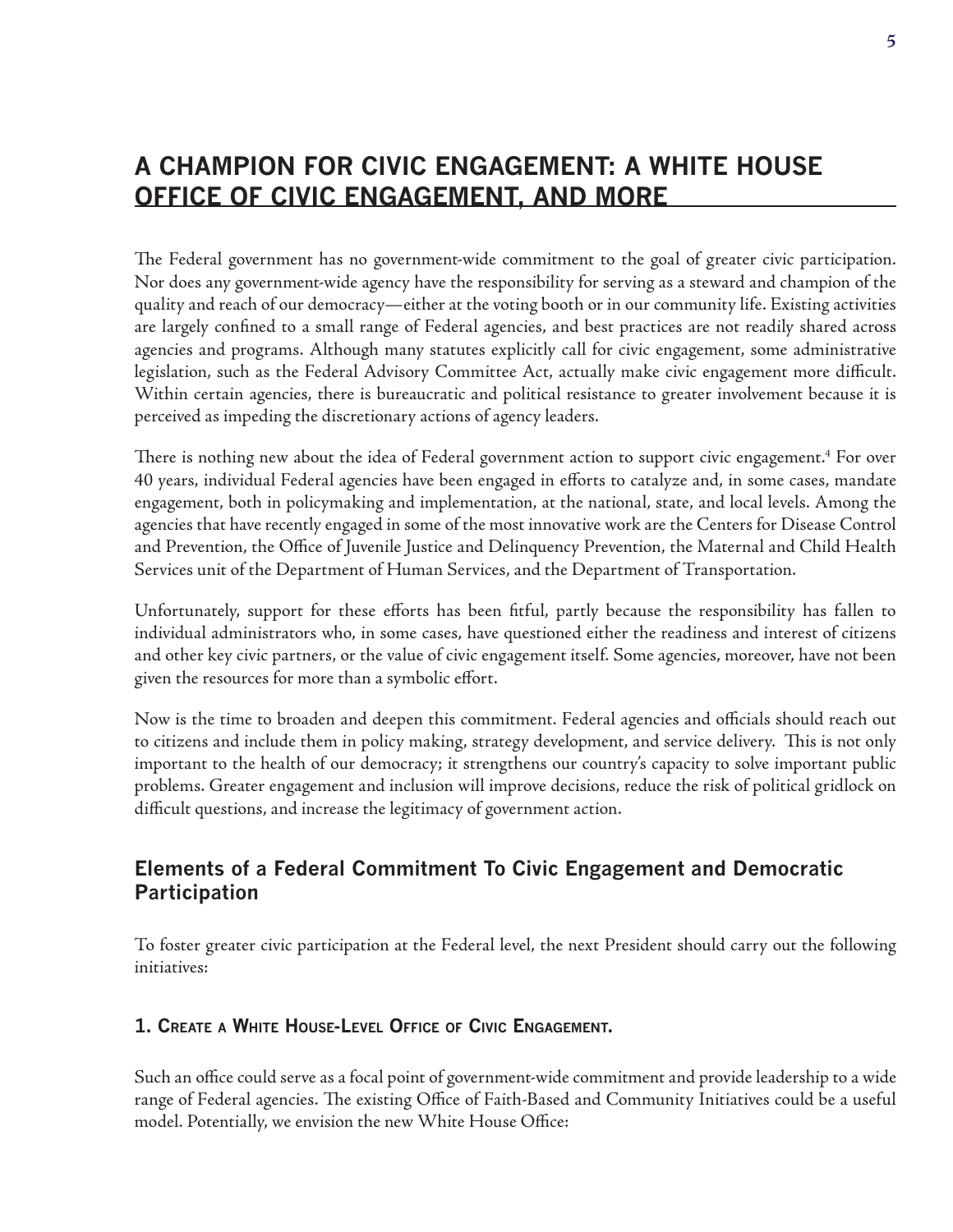

- Serving as a coordinator and champion for a network of agencies that will foster civic participation in their agencies' policy making and programs; »
- Helping implement existing civic participation laws and requirements; »
- Identifying existing barriers within the Federal government to advancing civic participation and developing strategies to overcome these barriers (e.g., statutory, regulatory, and bureaucratic culture); »
- Fostering improved civic engagement by Federal agencies by identifying best practices, offering trainings, building agency capacities, and linking to other related networks among Federal agencies, like the networks for alternative dispute resolution and customer service measurement; »
- Leading or piloting government-wide, innovative approaches to engaging the public, like national dialogues and online input on agency rule making; »
- Encouraging civic engagement efforts by local, state and regional governments through best practices, trainings and mechanisms for improved communication and collaboration; »
- Including an external advisory council and liaisons within relevant agencies that will champion civic engagement in the Federal government; »
- Acting as a focal point for a new Federal commitment to ensuring the right of every American to vote and participate in the electoral process. »
- Championing a Public Engagement Act, described in the policy section below. »

The White House Office could also be a leader in the following:

#### **2. Build an Interagency Network.**

Agencies should create departmental centers of citizen engagement and designate staff to serve in the network (e.g., beginning with the existing network of career officials engaged in public participation programs and affiliating as appropriate with the present Alternative Dispute Resolution network). The network would provide agencies and staff with capacity-building services such as technical support and training in how to engage citizens in policy making. It would share best practices as well as monitor the government-wide public participation efforts (including reporting and feedback mechanisms).

#### **3. Charge Federal Agencies to Coordinate with Each Other and with State and Local Decision Makers on Behalf of Critical Local and Regional Goals.**

Until the early 1980s, the Federal government maintained regional councils to coordinate among agencies and with state and local decision makers. At present, no mechanism exists to compel agencies to systematically collaborate with state and local agencies on cross-cutting issues such as reducing greenhouse gases, youth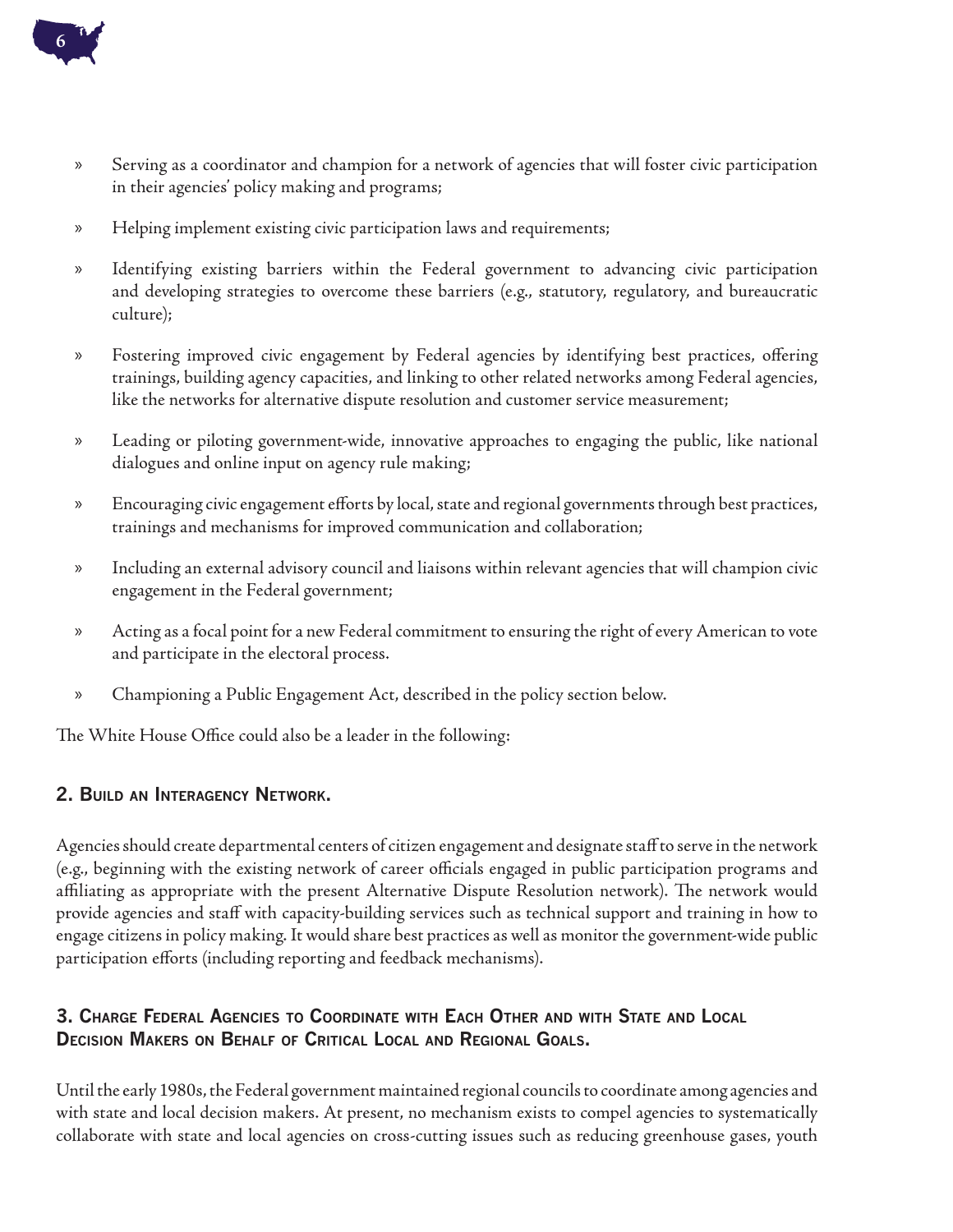development, or reducing concentrated multi-generational poverty. A pilot effort that begins with a small number of agencies could generate vital learning and the opportunity to phase in more comprehensive coordination over time. An Executive Order could establish and refine the Federal Regional Council model to better foster coordinated place-based strategies.

#### **4. Take Inventory of Existing Public Engagement Practices, in Order to Assess What Works and What's Needed.**

The last such scan was done thirty years ago, and was not sustained. No current record exists of the full range of engagement practices employed by the Federal government. This complicates the effort to identify the most promising opportunities to strengthen public engagement and cross-agency coordination, and retards the growth of a community of practice around public engagement strategies. Such an analysis could be achieved through a directive memo, perhaps from OMB, with the support of the CIO Council, the National Academy of Public Administration, and the General Services Administration.

#### **5. Develop Expectations for New Political Appointees.**

The President should direct that, in the orientation process, new political appointees become familiar with Administration s policy in regard to the importance of civic participation, and with their respective agencies activities, enabling them to reinforce the President s level of commitment. The orientation should provide resources and ways for individual officials to take personal action to promote effective civic engagement.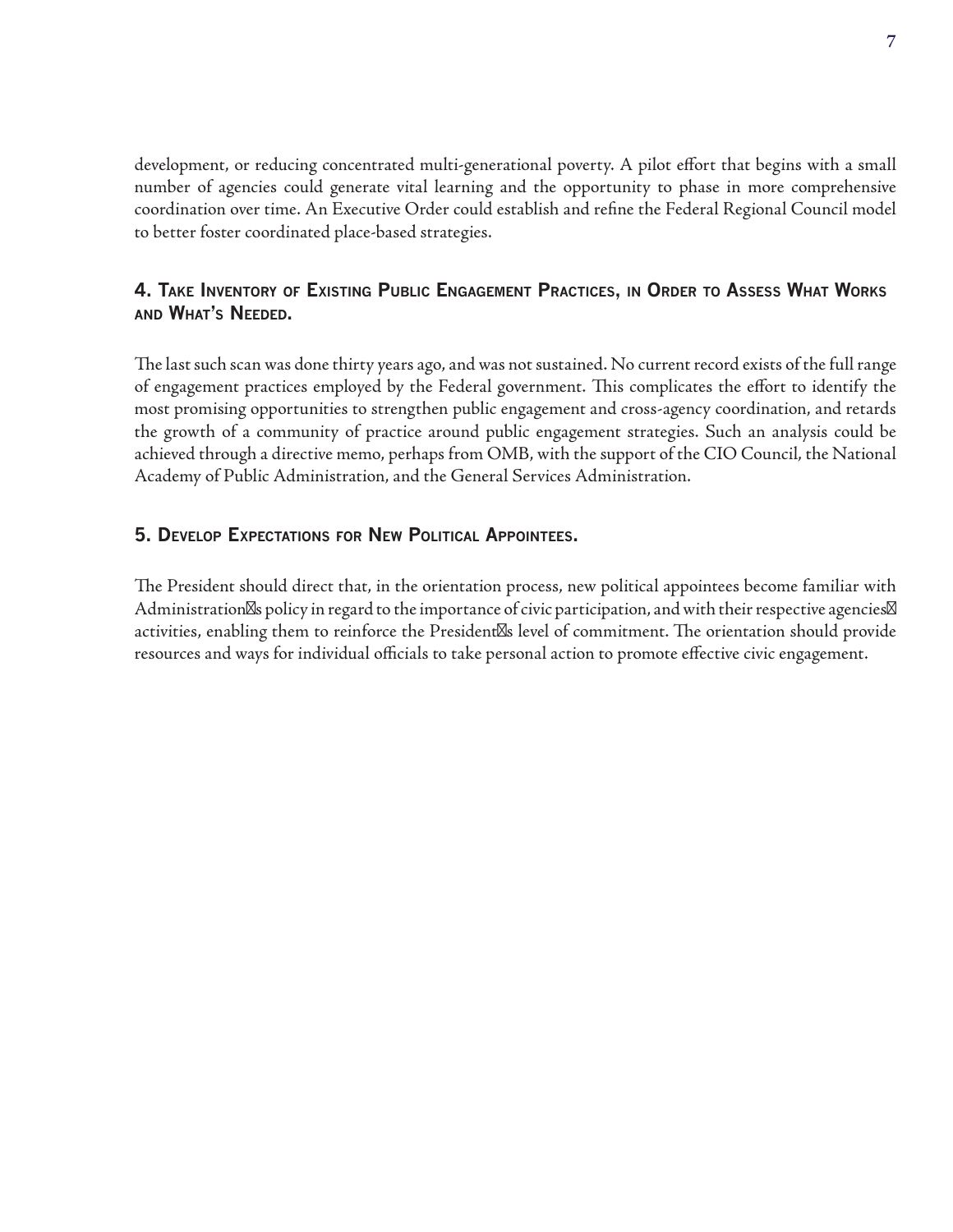

# **Convening National Discussions: Millions of Voices at the Table**

A healthy democracy needs the capacity to involve its citizens in key decisions. Government cannot be left to leaders, experts, and pundits with the public only weighing in on election day. People from all walks of life should be encouraged to wrestle with tough questions, seek common ground, and develop and articulate their views. Policymakers should see themselves as part of this larger process, not as a world unto themselves.

The next President should call for regular national discussions of one million Americans or more on the issues of highest public concern, like foreign policy, energy, taxes, health care, and jobs. Every citizen should have a seat at the table. National Discussions could be one of the signature initiatives of a new civic engagement agenda that signals a new way of governing. We see them as a way to:

- Provide policy makers with an independent, non-partisan means of assessing the informed opinions and collective priorities of the American people »
- Help public officials and the nation get past instinctive (and often adversarial) positions on difficult questions »
- Dilute the influence of special interests and build political will for policymakers to act in the common good »
- Stimulate local and regional action on national problems by public agencies, private businesses, nonprofits and citizens themselves »
- Forge a stronger link between Americans and their government, while providing policy makers with positions that command wide public support »

More than 80 percent of the respondents in a recent survey expressed support for the idea of organized national discussions on critical issues. The sentiment was bipartisan: 60 percent of Republicans and 70 percent of Democrats described themselves as "strongly" in favor of the idea.<sup>5</sup>

### **Millions of Voices**

National discussions will use a variety of methods to ensure that more than one million Americans can take part in a meaningful way. Some people will weigh in by participating in massive national town meetings that link gatherings around the country together by satellite, so that Americans in Buffalo can speak with Americans in San Jose, Boise, Birmingham and other communities around the nation.

Others will host their own conversations in their homes, places of work or community centers. In small groups, they will wrestle with the challenges facing our nation and then submit their ideas over the Internet. Still others who cannot attend the national discussion in person will join the process online, where they will work with a small group in a virtual discussion space before registering their priorities.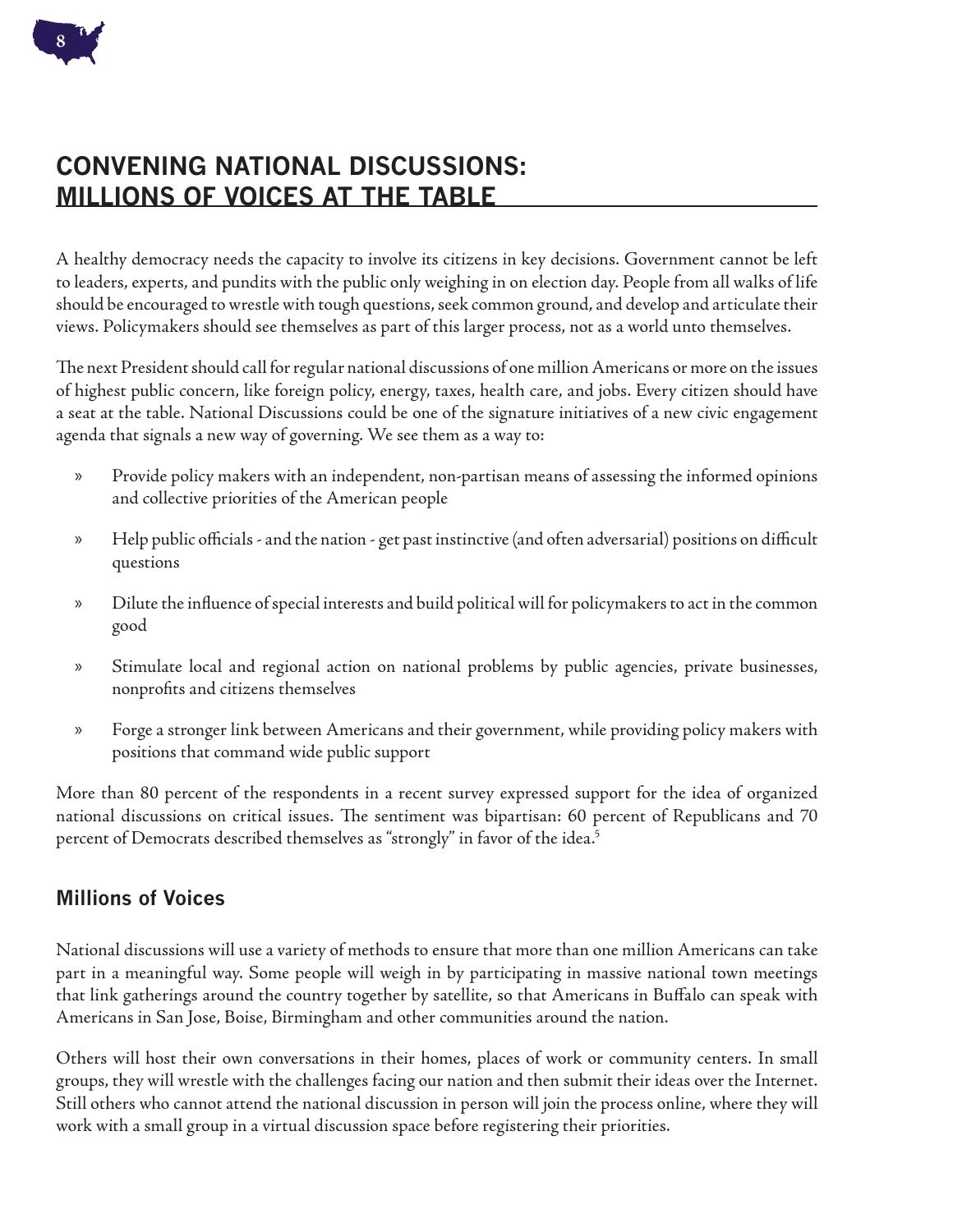Each National Discussion will engage Americans from every walk of life and every corner of the nation. By providing so many people with a meaningful voice, we can help restore public trust in our governing institutions and energize the civic spirit of America.

#### **Making it Happen**

Taking public deliberation to a national scale will not be easy. While a broad array of non-governmental organizations can facilitate the process, the Federal government must play a pivotal role. The most realistic way to begin, we believe, is through executive sponsorship. We envision the President taking the first step by identifying an issue of high concern and calling on the American people to take part in a national conversation in order to form and communicate a set of conclusions.

This initiative could be overseen by a non-partisan working group of citizens appointed by the President and the majority and minority leadership of the House and Senate. The working group could be modeled after the Citizens Health Care Working Group, created by the Medicare Prescription Drug, Improvement, and Modernization Act of 2003. The new White House Office of Citizen Engagement should manage the national discussion and ensure a strong link to the President and Federal agencies.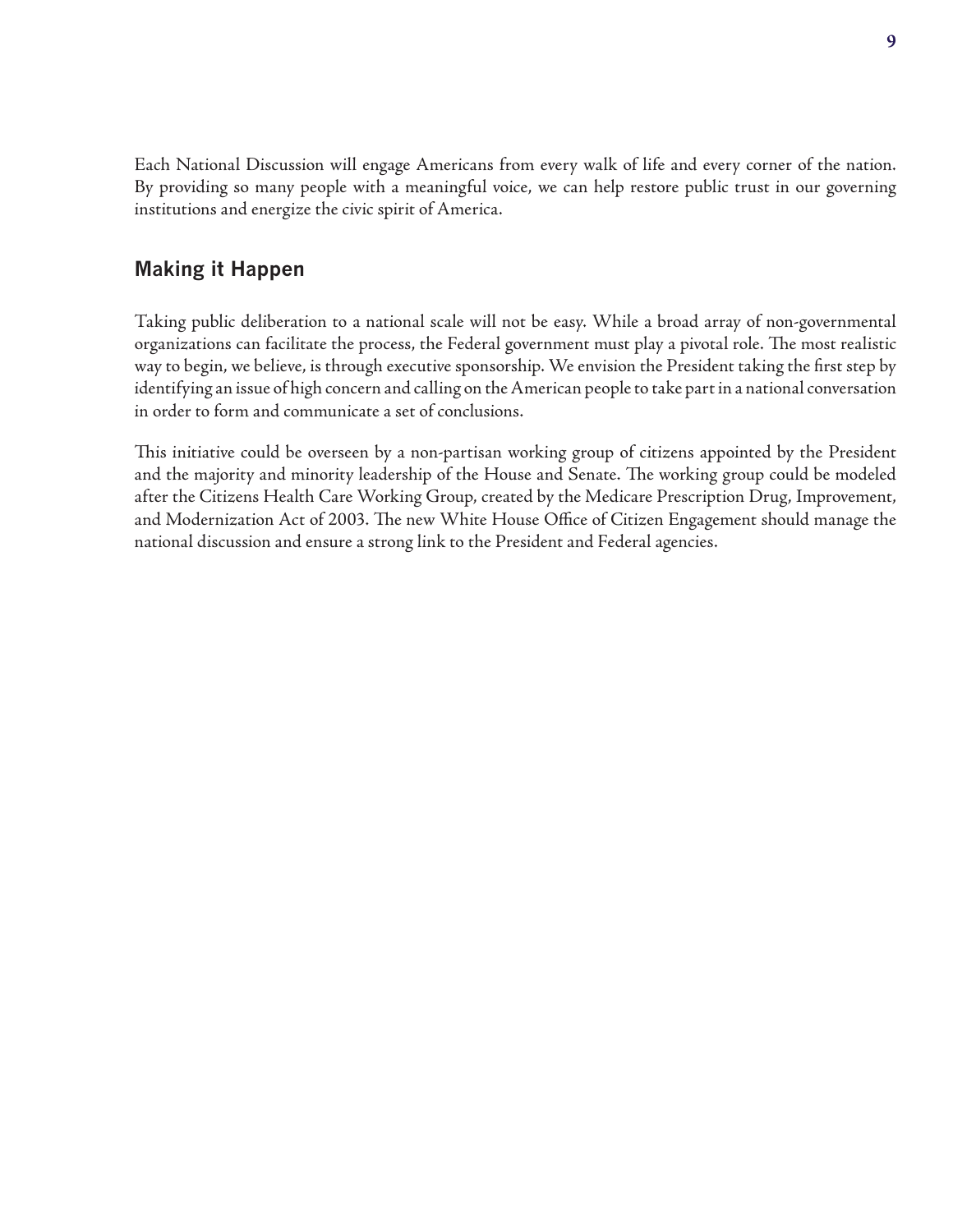

The following elements are crucial to the credibility and utility of a National Discussion:

- **Scale and diversity**. A diverse group of more than one million Americans, reflecting the rich diversity of the nation, must be recruited for each national discussion. »
- **Balance and context**. Participants should receive balanced, accessible educational materials to ensure that everyone begins with adequate context to come to informed judgments. »
- **High-quality deliberation**. A national network of skilled, neutral facilitators should support highquality deliberation among participants. »
- **Report and feedback.** Following the national discussion, a summary of the considered views and priorities of the participants should be conveyed to Congress and the President. »
- **Congress and the President should provide regular information** about their response to the public's input.. »
- **Local and Regional Action.** Recognizing that sustainable solutions to our nation's problems require action by the public and private sectors, as well as by local, state and Federal policy makers, the national discussions should be designed to identify actions that can be taken by multiple sectors and at every level of government. Where possible, discussions should be designed to encourage citizens to take action, and for communities to build local and regional capacity for continued public engagement. »
- **Link to Policy-Making**. After delivery of the report, the committees of jurisdiction in the House and Senate should be required to hold hearings, and the President should be required to issue a written response. »

Once we have demonstrated the possibility of conducting meaningful National Discussions, the long-term challenge will be to develop a national infrastructure that can support people coming together to deliberate about policy issues on a regular basis. With such an infrastructure in place, National Discussions could be quickly convened when pressing issues arise. A National Discussion of terrorism and foreign policy might have occurred, for example, in the aftermath of the September 11, 2001, attacks.

While it may be some time before we have the capacity to support regular deliberations of this kind, even a single National Discussion would do much to demonstrate the value and efficacy of the idea and to set the stage for future discussions.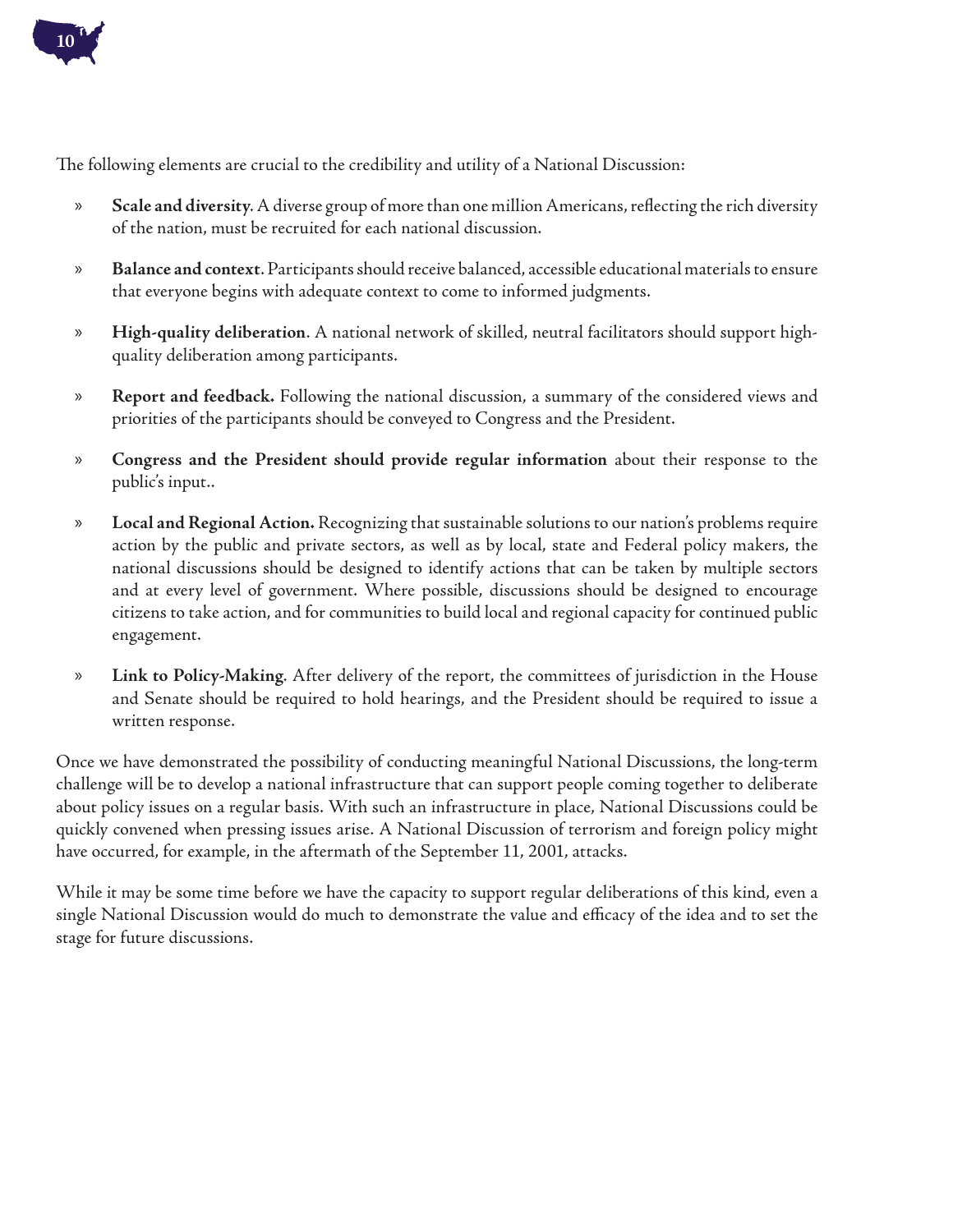# **A Legislative Agenda for Democratic Reform**

In addition to executive branch initiatives, a stronger democracy will require real leadership from Congress. What follows are a series of policy reforms that will be required to improve the ability of citizens to participate in elections and to play an active role in our our communities and policy making processes. Together, these constitute a legislative agenda with enormous promise.

### **Implement Electoral Reform**

The integrity of our electoral system is a fundamental pillar of democracy. We must guarantee the reliability of the primary mechanism through which citizens determine their leaders. The President and Congress should take the following steps.

- Move toward universal voter registration for all eligible Americans. To help get there, we should, first, adopt Election Day Registration for all Federal elections; and, second, ensure that the Department of Justice fully enforces the National Voter Registration Act, notably Section 7, which mandates voter registration through public assistance agencies. »
- Protect our electoral system from the distorting effects of money and empower ordinary citizens within the political process, through public financing of Congressional as well as Presidential elections. The Durbin/Spector bill is the model to follow for Congressional elections, while the Feingold/Collins bill goes in the right direction for Presidential candidates. Both systems amplify the power of small donations and increase the ability of voters to hold their elected officials accountable. »
- Make elections easier through broad adoption of voter-convenience measures such as early voting and vote by mail. »
- Develop national standards for election administration, so that voters anywhere in the country have a similarly simple experience, with a similarly high degree of confidence that their votes will be counted fairly and accurately. This will require funding. The process could be overseen by the White House Office of Civic Engagement. »
- Support ranked-choice ballots and instant-runoff elections as another way to protect voters from unrepresentative outcomes and ensure a fair reflection of voter sentiment. This is a reform favored by both of the 2008 Presidential candidates. »

These policy reforms have been recommended and drafted by a variety of election reform organizations. Details about them can be found in the resources section at the end of the document.

### **Increase Democratic Participation**

There are a number of policies beyond election reform that will both expand democratic participation, and ensure that a broad diversity of voices are heard.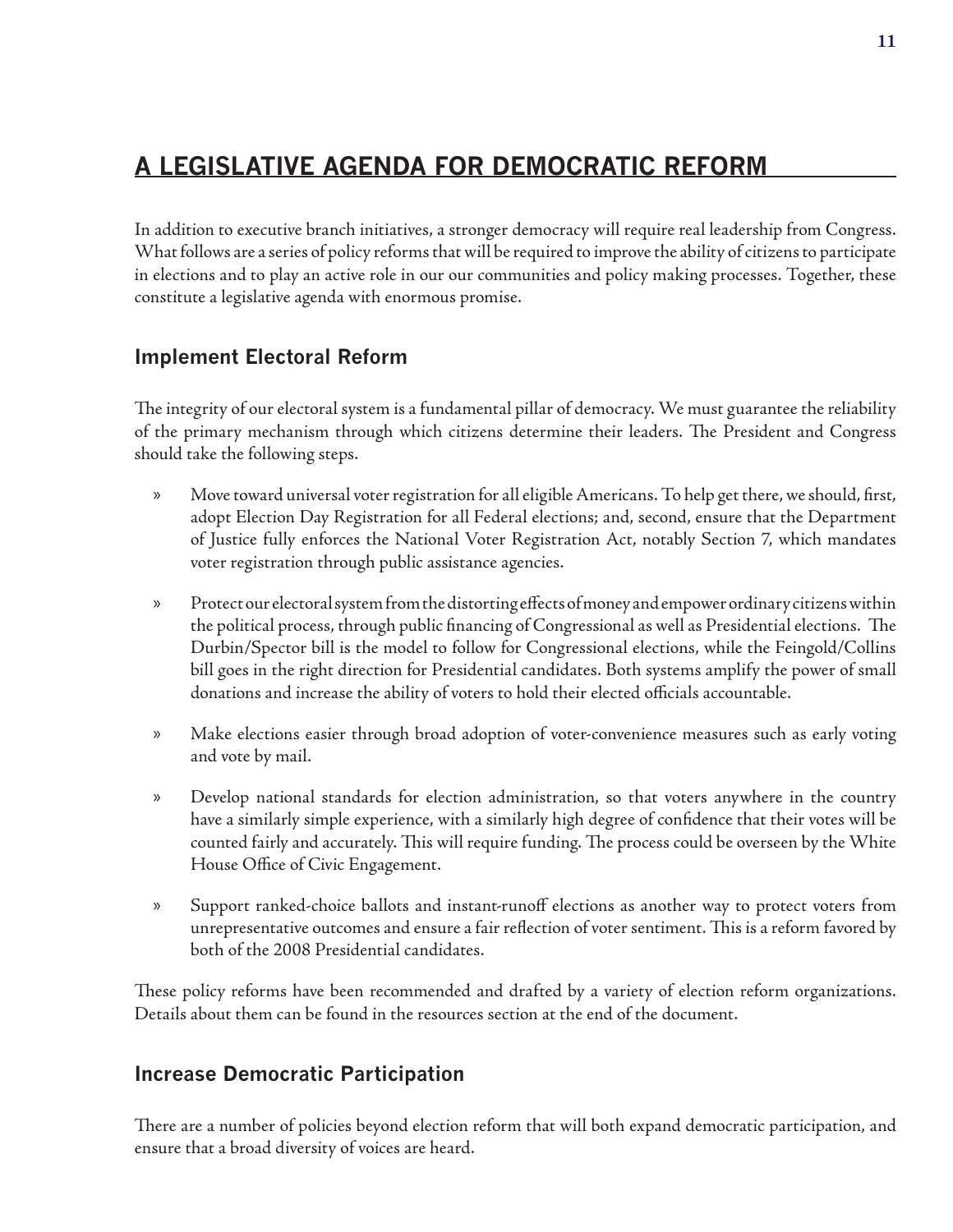

#### **Pass a "Public Engagement Act."**

The Federal Advisory Committee Act (FACA), while created as a safeguard against corruption, has come to pose major bureaucratic barriers and imposes perverse incentives on agency coordinators. New legislation or executive guidance should be issued to create constructive incentives and requirements, allowing Federal employees to take real advantage of public consultation. FACA reform needs to involve Congressional committees (Senate Homeland Security and Government Affairs Committee, House Oversight and Government Reform Committee), OMB, and the GSA, which controls the FACA disclosure database. A new public participation law should: a) provide broad authority for agencies to use a variety of models for civic engagement, including innovations in public deliberation, online public involvement, and dialogue; b) require that agencies appoint a collaborative governance specialist to build expertise and capacity and provide training; and c) authorize networks of public, private, and nonprofit stakeholders to collaborate and provide for their accountability and transparency through civic engagement.

This legal framework would be one of the building blocks of a robust infrastructure—mechanisms, processes and governing structures that place citizens in a meaningful and on-going role in policy development in the federal government.

#### **Enable State and Local Governments to Improve Their Public Engagement Practices through model legislation, new measurement tools and technical assistance.**

The Federal Government sometimes supplies viable models of legislation to state and local governments, which often lack the capacity to develop their own carefully researched models. A Federal directive memo could call for a scan of current practices followed by the development of model legislation, comparable to a Public Engagement Act for Federal agencies.

### **Welcome New Residents Into Democratic Life**

As the country welcomes more and more people from other countries, and with other experiences, we want to make sure we are welcoming them into full participation in our democratic processes. For new citizens, and for residents on their way to full integration, we need to open the doors to American democracy. Among our recommendations to Congress and the President:

- Authorize voter registration to take place in conjunction with naturalization ceremonies and authorize the U.S. Citizenship and Immigration Service to provide information on voter registration to newly naturalized citizens. »
- Endorse Clinton-Honda civic integration bill, enlist supporters for this and other integration, literacy, and naturalization initiatives pending or in development in Congress. »
- Create a citizenship foundation to facilitate private gifts and donations to contribute to the work of the Office of Citizenship. »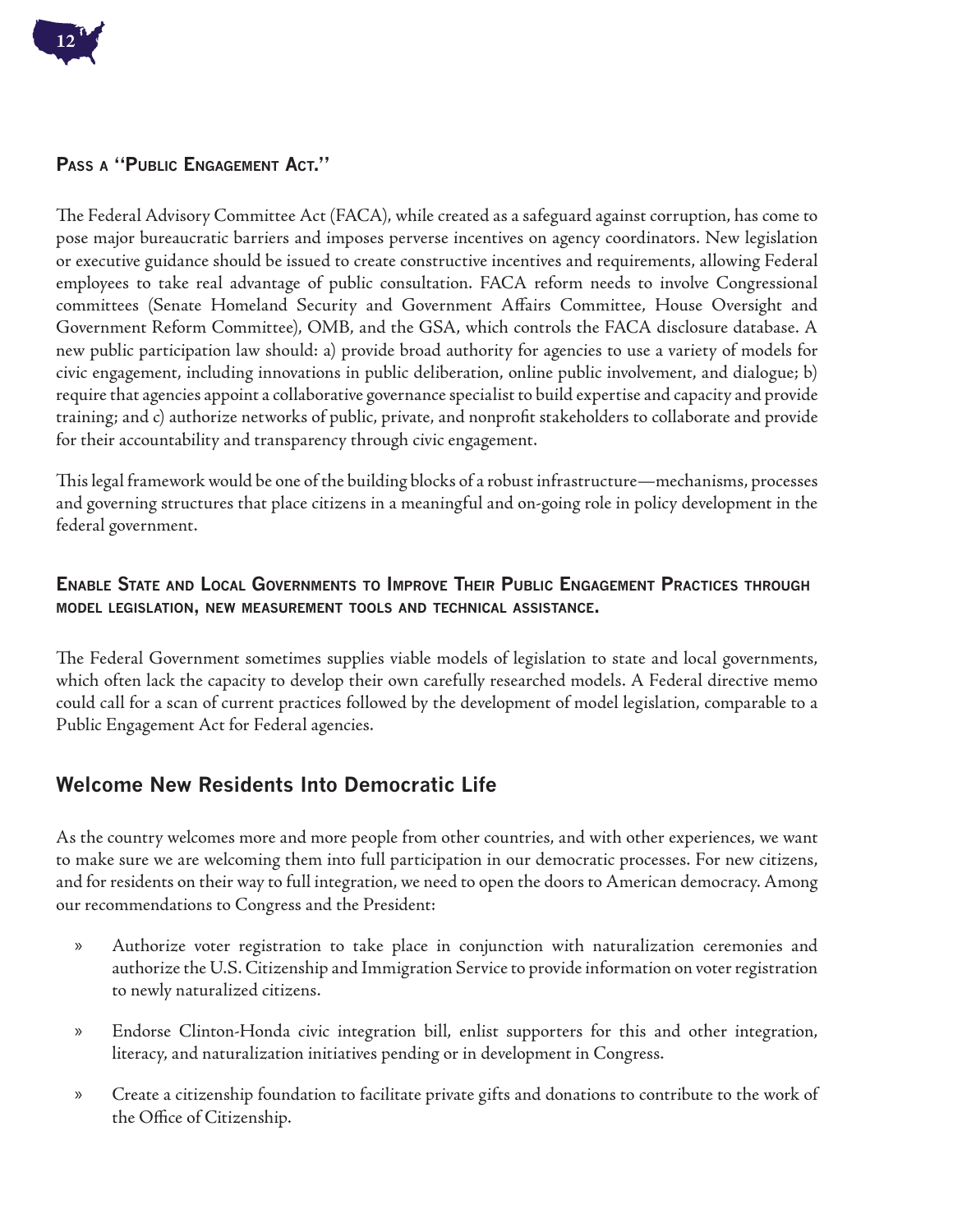- Establish a program that provides Federal funding for naturalization promotion, education, and assistance by community organizations with experience and expertise in working with newcomers. Services that could be funded include outreach and education activities, legal services and application assistance. »
- Adequately fund the 2010 Census to make sure that new residents are counted and their voices are heard in policymaking. This can be achieved through appropriation. »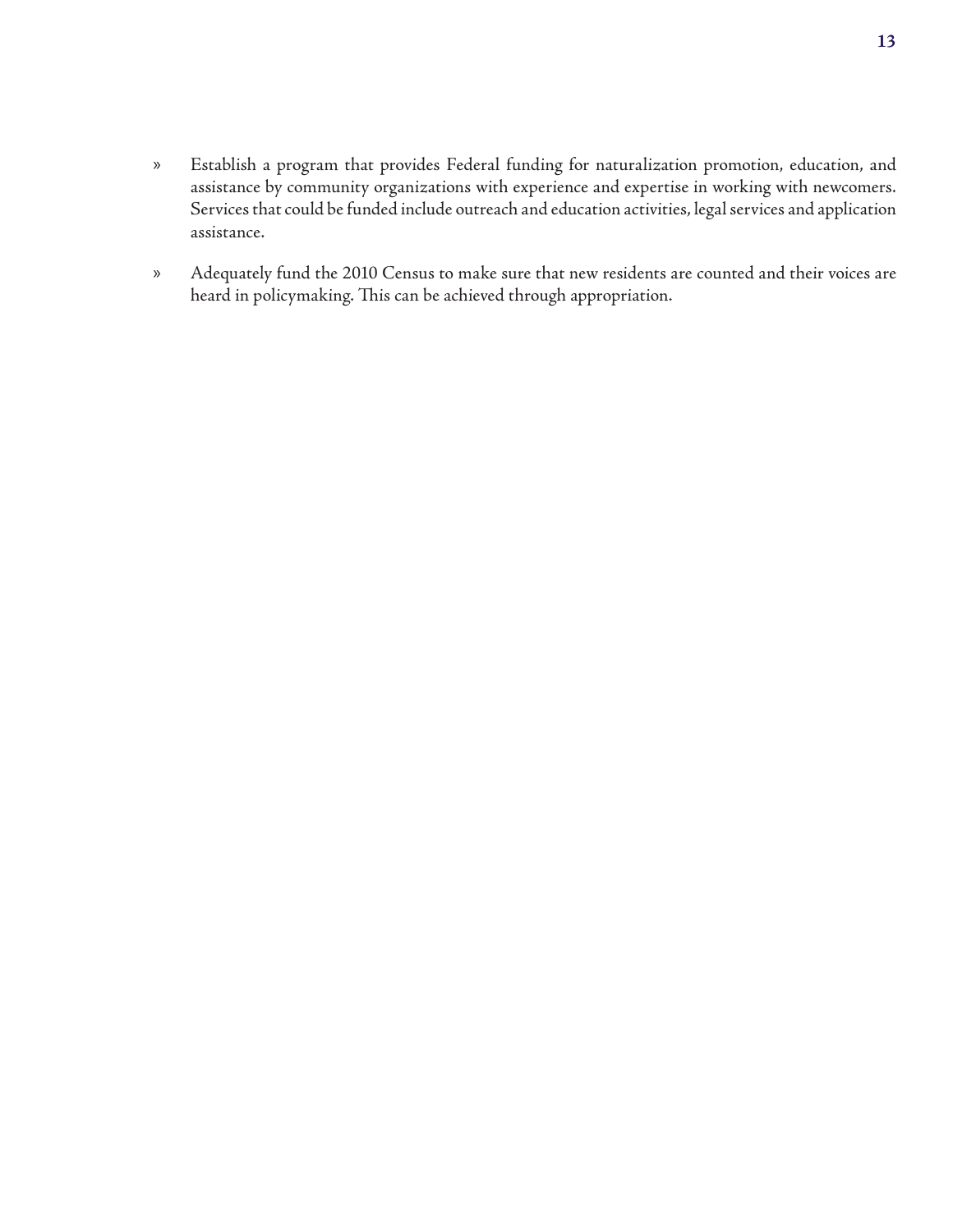

# **Bibliography of Key Resources**

A Champion for Civic Engagement: White House Office of Civic Engagement and more

- Buffalo, NY—Office of Citizen Participation and Information, http://www.ci.buffalo.ny.us/Home/ City\_Departments/Citizens\_Services/Office\_of\_Citizen\_Participation\_and\_Information »
- European Commission, "Your Voice" initiative: http://ec.europa.eu/yourvoice/index\_en.htm »
- European Commission's Interactive Policymaking Initiative: http://ec.europa.eu/yourvoice/ipm/ index\_en.htm »
- UK 2007 Review of the Government's Consultation Policy: http://www.cabinetoffice.gov.uk/ newsroom/news\_releases/2007/070614\_consultation.aspx »
- White House Office of Faith-Based and Community Initiatives: »
	- General: www.fbci.gov

Executive Orders: http://www.whitehouse.gov/government/fbci/executive-orders.html

- United Kingdom's Consultation Policy: http://www.berr.gov.uk/bre/consultation%20guidance/ page44420.html »
- World Bank Institute, "Beyond Public Scrutiny: Stocktaking of Social Accountability in OECD Countries," 2007: http://www.oecd.org/dataoecd/43/3/38983242.pdf »

#### Convening National Discussions: Millions of Voices at the Table

- Ackerman, Bruce and Jim Fishkin, Deliberation Day. New Haven: Yale University Press, 2004. »
- Gastil, John. By Popular Demand: Revitalizing Representative Democracy through Deliberative Elections. Berkeley: University of California Press, 2000. »
- Goldman, Joe. "Millions of Voices: A Blueprint for Engaging the American Public in National Policy Making" Washington, D.C., America Speaks, 2004 »
- Leib, Ethan. Deliberative Democracy in America: A Proposal for a Popular Branch of Government. University Park, Penn State University Press, 2004. »
- Yankelovich, Daniel. Coming to Public Judgment: Making Democracy Work in a Complex World. Syracuse University Press, 1991 »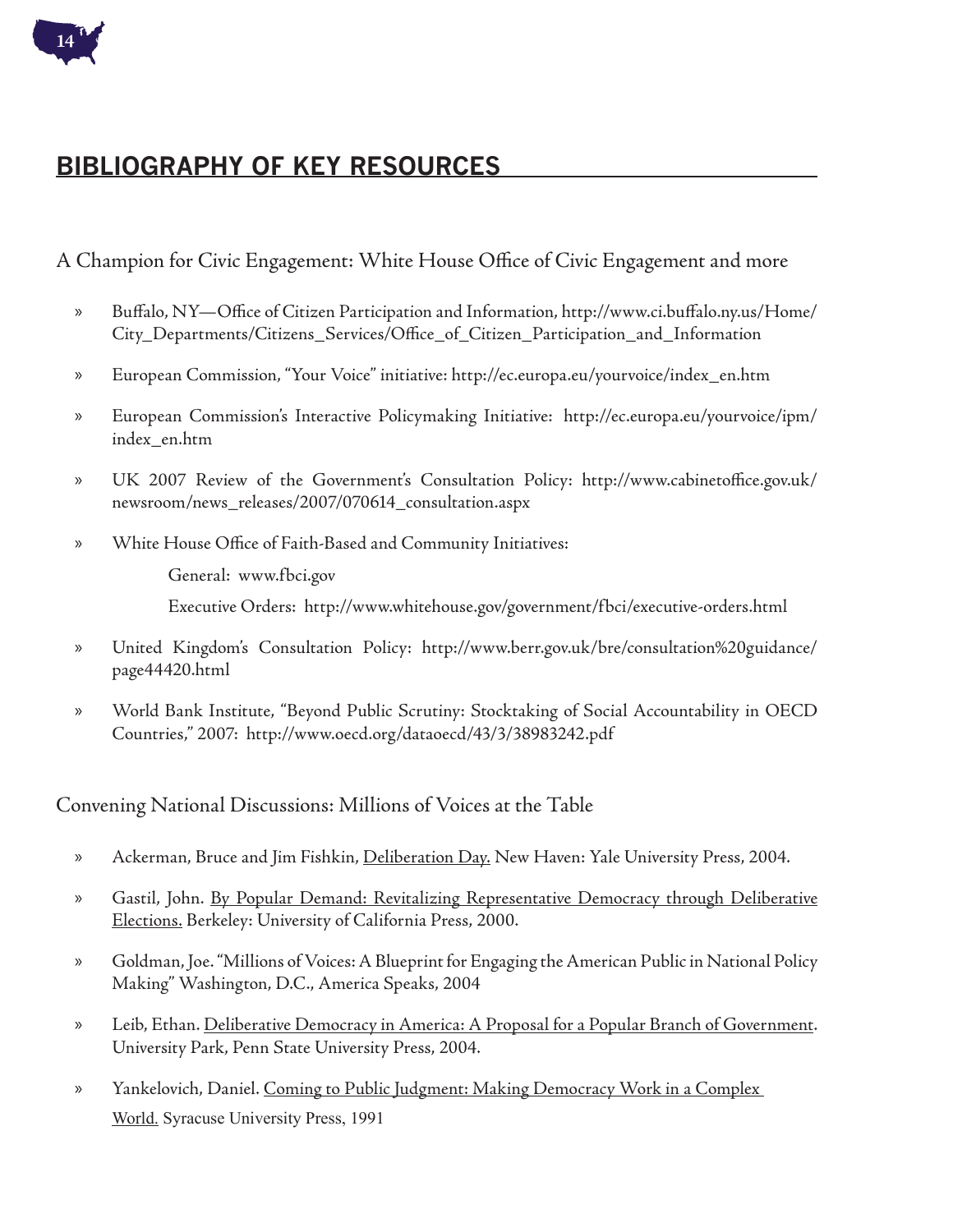#### A Legislative Agenda for democratic engagement reform

- Weiser, Wendy and Renee Paradis, "Universal Voter Registration (Draft Summary)," Brennan Center for Justice, 2008. www.brennancenter.org/content/resource/universal\_voter\_registration\_ draft\_summary/ »
- "Voters Win with Election Day Registration," Dēmos, 2007. www.demos.org/pub1280.cfm »
- "Senate Fair Elections Now Act," Public Campaign website, www.publiccampaign.org/node/38166 »
- "FairVote IRV America," www.fairvote.org/?page=19 »

# **Endnotes**

- CBS News/NYT Poll, July 9-17, 2007. 1.
- March 2007 poll by The Pew Charitable Trusts. 2.
- A participant list is attached. Notwithstanding the broad agreement on the recommendations that follow, not all participants are able to endorse formally the entire package, because of organizational reasons. 3.
- A number of other countries provide strong institutional commitments to civic participation. The European Union invests nearly €100 million a year on such activities. The United Kingdom has strong citizen-participation requirements when the government develops new policies. Canada has a robust framework for engaging its citizens in government. 4.
- "2008 Civic Health Index: Beyond the Vote," National Conference on Citizenship, p.12, http://www.ncoc.net/pdf/civichealth2008 web.pdf. 5.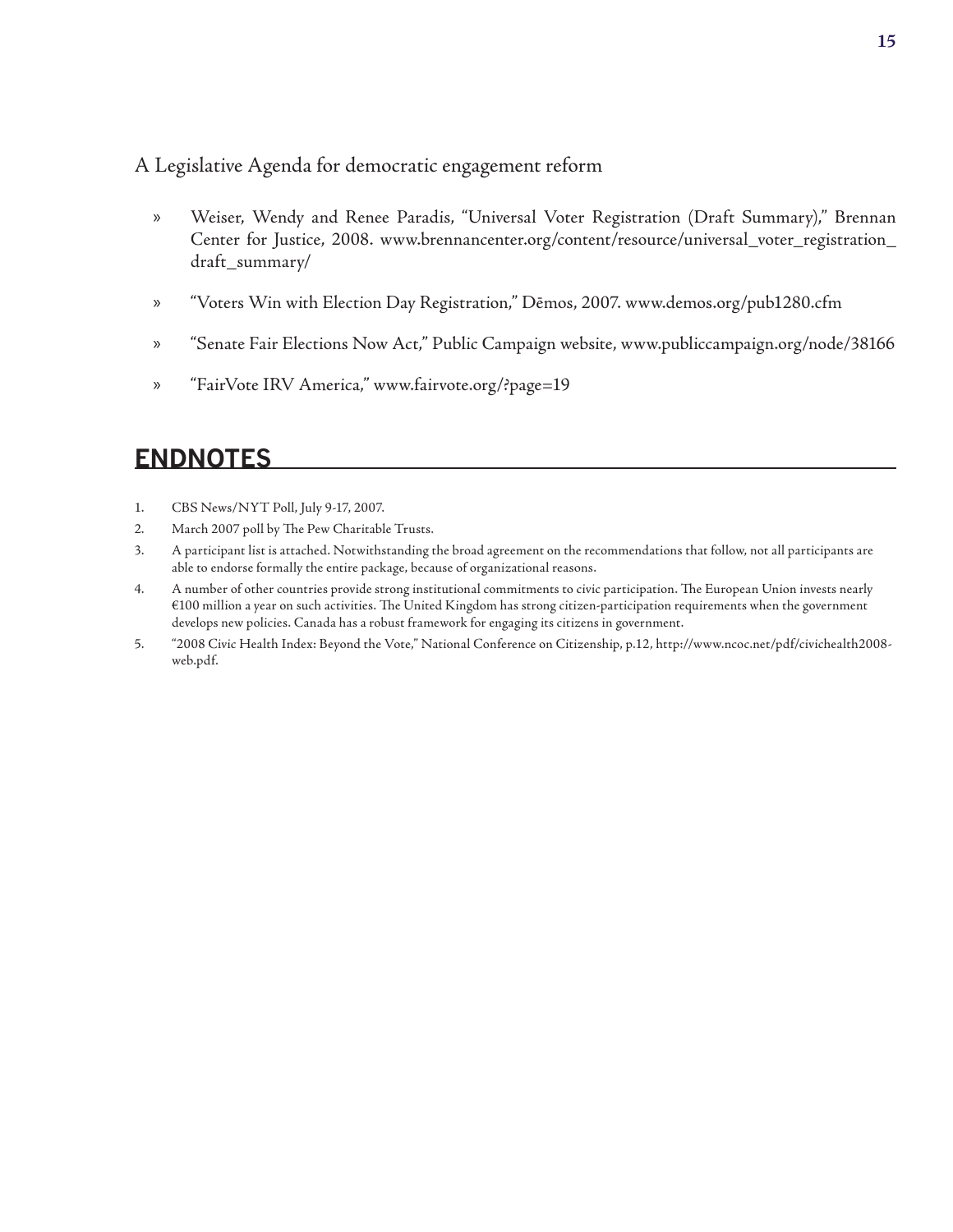# **Conference Participants**

| Andrew Grant-Thomas         | Kirwan Institute                                    |
|-----------------------------|-----------------------------------------------------|
| Ben Binswanger              | <b>Case Foundation</b>                              |
| <b>Ben Shute</b>            | Rockefeller Brothers Fund                           |
| <b>Bill Muse</b>            | National Issues Forums Institute                    |
| <b>Bill Potapchuk</b>       | <b>Community Building Institute</b>                 |
| Carmen Siriani              | <b>Brandeis University</b>                          |
| Carolyn Lukensmeyer         | AmericaSpeaks                                       |
| <b>Chris Gates</b>          | <b>PACE</b>                                         |
| Chris Kwak                  | W.K. Kellogg Foundation                             |
| Clarissa Martinez de Castro | National Council of La Raza                         |
| Cornelia Butler Flora       | North Central Regional Center for Rural Development |
| Cynthia Gibson              | <b>Cynthesis Consulting</b>                         |
| David Davenport             | Common Sense California                             |
| <b>Eddie Hailes</b>         | The Advancement Project                             |
| Frances Moore Lappe         | <b>Small Planet Institute</b>                       |
| Geri Mannion                | Carnegie Corporation                                |
| Gloria Rubio-Cortes         | National Civic League                               |
| <b>Jared Duval</b>          | ecoAmerica                                          |
| Joe Brooks                  | PolicyLink                                          |
| Joe Goldman                 | AmericaSpeaks                                       |
| John Dedrick                | Kettering Foundation                                |
| John Kamensky               | IBM Center for the Business of Government           |
| John Powell                 | Kirwan Institute                                    |
| John Wonderlich             | Sunlight Foundation                                 |
| <b>Josh Silver</b>          | <b>Free Press</b>                                   |
| Kat Barr                    | Rock the Vote                                       |
| Lisa Bingham                | Indiana University                                  |
| Marc Caplan                 | Proteus Fund                                        |
| Mark Schmitt                | American Prospect                                   |
| Marshall Ganz               | Harvard University, Kennedy School                  |
| Martha McCoy                | Everyday Democracy                                  |
| Matt Leighninger            | Deliberative Democracy Consortium                   |
| Maya Enista and Ian Storrar | Mobilize.org                                        |
| Michael Smith               | <b>Case Foundation</b>                              |
| Miles Rapoport              | Dēmos: A Network of Ideas and Action                |
| Nick Nyhart                 | Public Campaign                                     |
| Patrick Scully              | Everyday Democracy                                  |
| Rob Richie                  | FairVote                                            |
| Robert Sherman              | Surdna Foundation                                   |
| Sheri Brady                 | W.K. Kellogg Foundation                             |
| <b>Spencer Overton</b>      | George Washington University School of Law          |
| <b>Stuart Comstock-Gay</b>  | Dēmos: A Network of Ideas and Action                |
| <b>Terry Amsler</b>         | <b>Institute for Local Government</b>               |
| Terry Ao                    | Asian American Justice Center                       |
| Tova Wang                   | Common Cause                                        |
| Wendy Weiser                | Brennan Center for Justice at NYU Law School        |
| Wendy Willis                | Policy Consensus Initiative                         |
| Will Friedman               | Public Agenda Foundation                            |
| Xavier de Souza Briggs      | <b>MIT</b>                                          |